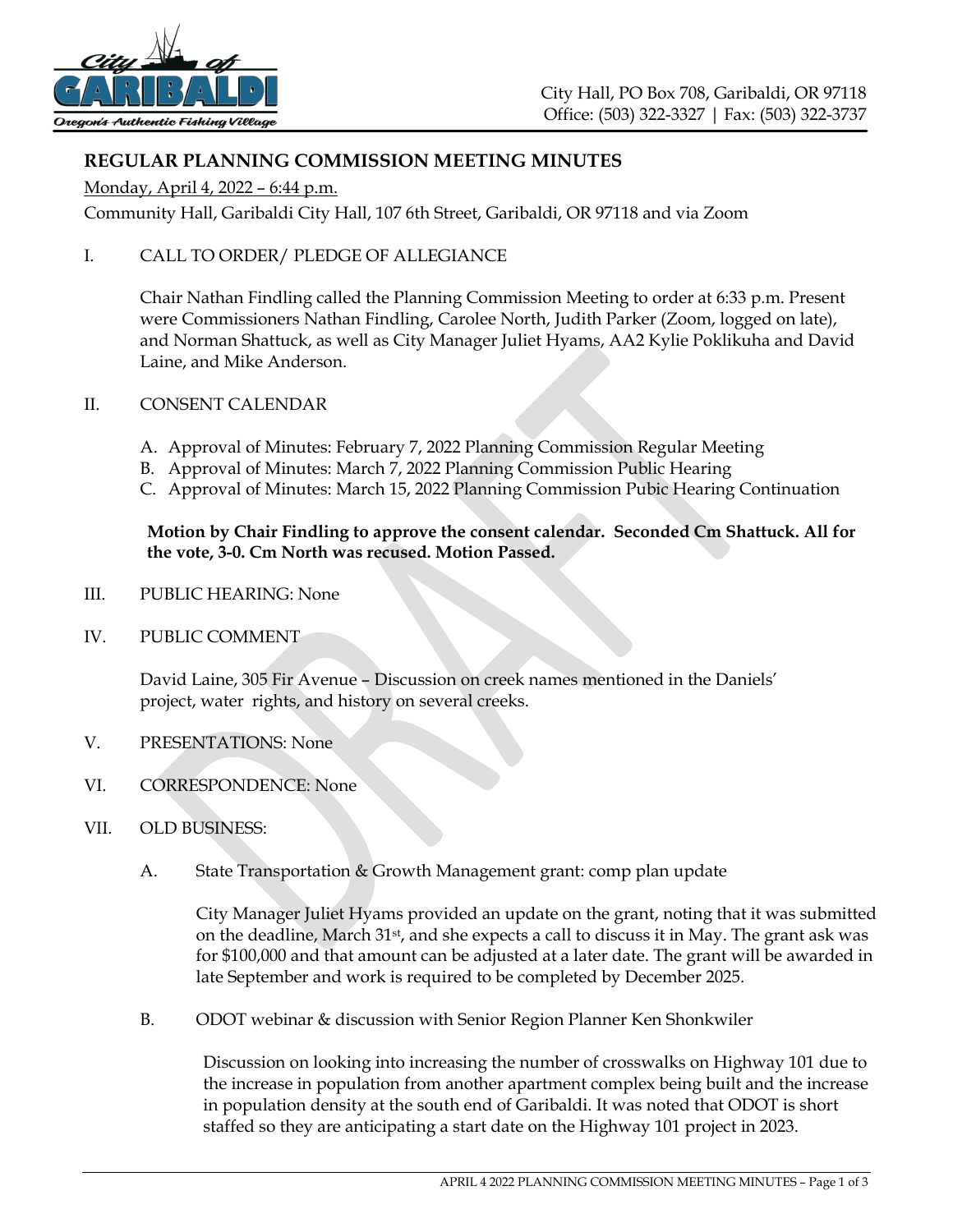

Discussion on public works repainting current crosswalks with reflective paint.

#### VIII. NEW BUSINESS:

### A. Implement Design Review

Mike Anderson, former chair of the City of Wheeler Planning Commission, discussed Wheeler's design review that was started in 1979 and last amended in 2007. He noted that all commercial properties are subject to design review by the planning commission. He went over the 10 site design items, which included trees, plants, parking, and screening outdoor storage areas. There are 11 items looked at for building design including architectural style, use of natural wood siding, earth tone paint colors, and the relationship of the surroundings.

Anderson then went over how the Wheeler Planning Commission makes legislative changes to the design review document; the Chair takes the changes to council as a concept to be approved. Then the Planning Commission moves forward to make the changes, then those changes go to the Department of Land Conservation and Development 30 days before a public hearing. Then it goes to the city council for approval. Anderson recommended having different design review conditions for industrial businesses as they found it was not practical to apply.

Discussion on questioning other cities that have design review and how they enforce it. Wheeler has a council member who does the preliminary investigation and takes it to council for enforcement. Anderson noted that Tillamook County is aware of the conditions and will not issue occupancy until the city notifies the county that all conditions are met. It was also noted that the design review will only be for new development, not anything approved before design review has been implemented.

## **Motion by Cm North to request City Council approve our request to begin writing legislation implementing Design Review. Seconded Cm Shattuck. All for the vote 4- 0. Motion Passed.**

B. Implement Vision Plan

Commission decided Vision Plan is part of updating the Comp Plan.

C. Restrict hearing presentations to  $\sim$  30 minutes

Discussion on implementing a 30-minute restriction on applicants' presentation. Consensus decision by commission to update the wording at the next workshop.

D. Improve mapping & plan requirements

Discussion on map requirements for applicants and the need to bring in the city planner to discuss the topic. Cm Parker will look into it further.